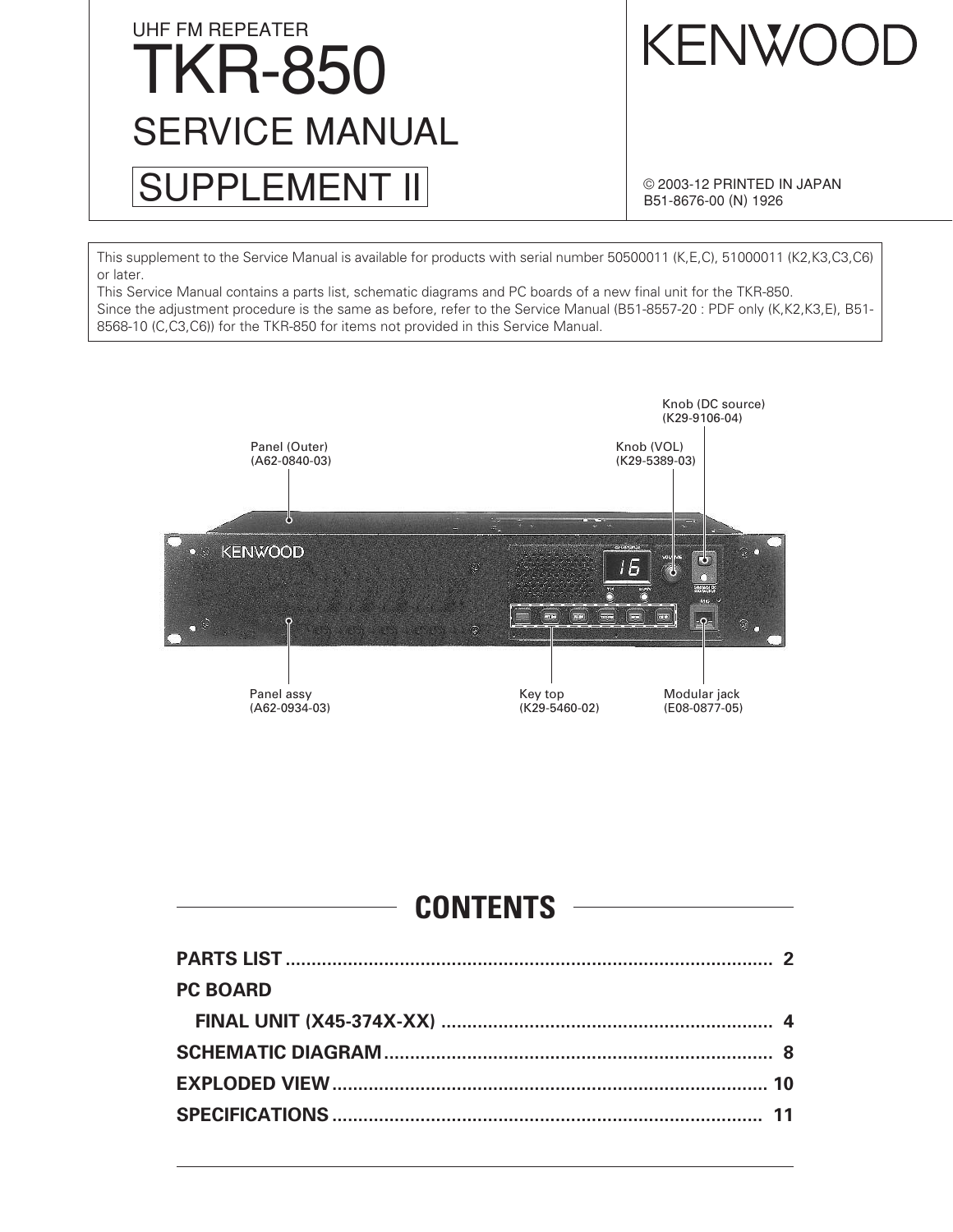# **PARTS LIST**

### **L** : Scandinavia **K** : USA **P** : Canada

**C** : China

- **Y** : PX (Far East, Hawaii)<br>**Y** : AAFES (Europe)
	-
- 

**X** : Australia **M** : Other Areas

Teile ohne **Parts No.** werden nicht geliefert. **TKR-850 (Y54-319X-XX)**

TKR-850

Parts without **Parts No.** are not supplied.

 **\*** New Parts.  $\triangle$  indicates safety critical components.

Les articles non mentionnes dans le **Parts No.** ne sont pas fournis.

#### **FINAL UNIT (X45-374X-XX)**

| Ref. No.             | <b>Address</b> | New<br>parts | Parts No.                                                    |                              | <b>Description</b> |             | Desti-<br>nation                      | Ref. No.                           | <b>Address</b> | New<br>parts | Parts No.                    |                          | <b>Description</b> |           | Desti-<br>nation  |
|----------------------|----------------|--------------|--------------------------------------------------------------|------------------------------|--------------------|-------------|---------------------------------------|------------------------------------|----------------|--------------|------------------------------|--------------------------|--------------------|-----------|-------------------|
|                      |                |              |                                                              | <b>TKR-850</b>               |                    |             |                                       | C50                                |                |              | CK73FB1E104K                 | CHIP C                   | 0.10UF             | К         |                   |
|                      |                |              | G02-0894-04                                                  | EARTH SPRING (FINAL FET)     |                    |             |                                       | C51<br>C52                         |                |              | C90-2143-05<br>CC73GCH1H101J | <b>ELECTRO</b><br>CHIP C | 47UF<br>100PF      | 25WV<br>J |                   |
|                      |                |              |                                                              |                              |                    |             |                                       | C <sub>53</sub>                    |                |              | CK73FB1E104K                 | CHIP C                   | 0.10UF             | Κ         |                   |
|                      |                |              | J21-8467-04                                                  | HARDWARE FIXTURE (DRIVE FET) |                    |             |                                       | C54                                |                |              | C90-2146-05                  | <b>ELECTRO</b>           | 100UF              | 25WV      |                   |
|                      |                |              | FINAL UNIT (X45-374X-XX) 0-10 : K,E,C 0-11 : K2 0-12 : K3,C3 |                              |                    |             | $3-01:C6$                             | C55                                |                |              | C93-0599-05                  | CHIP C                   | 470PF              | Κ         |                   |
| C1                   |                |              | CC73GCH1H100D                                                | CHIP C                       | 10PF               | D           | C6                                    | C <sub>59</sub>                    |                |              | CM73F2H090D                  | CHIP C                   | 9.0PF              | D         | K2                |
| C <sub>1</sub>       |                |              | CC73GCH1H100D                                                | CHIP C                       | 10PF               | D           | K2, K3, C3                            | C <sub>59</sub><br>C <sub>59</sub> |                |              | CM73F2H100D<br>CM73F2H120J   | CHIP C<br>CHIP C         | 10PF<br>12PF       | D<br>J    | K,E,C<br>K3,C3    |
| C1<br>C <sub>3</sub> |                |              | CK73GB1H471K<br>C90-2146-05                                  | CHIP C<br><b>ELECTRO</b>     | 470PF<br>100UF     | K<br>25WV   | K,E,C                                 | C <sub>59</sub>                    |                |              | CM73F2H270J                  | CHIP C                   | 27PF               | J         | C6                |
| C6,7                 |                |              | CK73GB1H471K                                                 | CHIP C                       | 470PF              | Κ           |                                       |                                    |                |              |                              |                          |                    |           |                   |
|                      |                |              |                                                              |                              |                    |             |                                       | C60<br>C60                         |                |              | C93-0556-05<br>C93-0558-05   | CHIP C<br>CHIP C         | 6.0PF<br>8.0PF     | D<br>D    | K2<br>K3,C3       |
| C8<br>C8             |                |              | CC73GCH1H030C<br>CC73GCH1H080D                               | CHIP C<br>CHIP C             | 3.0PF<br>8.0PF     | С<br>D      | K <sub>2</sub><br>K,E,C               | C60                                |                |              | C93-0560-05                  | CHIP C                   | 10PF               | D         | C6                |
| C8                   |                |              | CC73GCH1H100D                                                | CHIP C                       | 10PF               | D           | K3,C3,C6                              | C61                                |                |              | CM73F2H471J                  | CHIP C                   | 470PF              | J         |                   |
| C10                  |                |              | CK73GB1H471K                                                 | CHIP C                       | 470PF              | Κ           |                                       | C69                                |                |              | CC73GCH1H101J                | CHIP C                   | 100PF              | J         |                   |
| $C12-15$             |                |              | CK73GB1H471K                                                 | CHIP C                       | 470PF              | К           |                                       | C70                                |                |              | CK73FB1E104K                 | CHIP C                   | 0.10UF             | Κ         |                   |
| C17                  |                |              | CC73GCH1H050C                                                | CHIP C                       | 5.0PF              | С           | K,E,C                                 | C71,72                             |                |              | CK73GB1H471K                 | CHIP C                   | 470PF              | Κ         |                   |
| C17                  |                |              | CC73GCH1H270J                                                | CHIP C                       | 27PF               | J           | K <sub>2</sub>                        | C75                                |                |              | CK73GB1H471K                 | CHIP C                   | 470PF              | Κ         |                   |
| C17                  |                |              | CC73GCH1H560J                                                | CHIP C                       | 56PF               | J           | K3,C3,C6                              | C77                                |                |              | CC73GCH1H101J                | CHIP C                   | 100PF              | J         |                   |
| C18,19               |                |              | CK73GB1H471K                                                 | CHIP C                       | 470PF              | Κ           |                                       | C78                                |                |              | CK73GB1H471K                 | CHIP C                   | 470PF              | Κ         |                   |
| C20                  |                |              | CK73FB1H471K                                                 | CHIP C                       | 470PF              | К           |                                       | C79                                |                |              | CK73FB1E104K                 | CHIP C                   | 0.10UF             | K         |                   |
| C21                  |                |              | CC73FCH1H120J                                                | CHIP C                       | 12PF               | J           | K,K2,E,C                              | C80                                |                |              | C92-0777-05                  | <b>ELECTRO</b>           | 1000UF             | 25WV      |                   |
| C21                  |                |              | CC73FCH1H220J                                                | CHIP C                       | 22PF               | J           | K3,C3,C6                              | C81                                |                |              | CM73F2H471J                  | CHIP C                   | 470PF              | J         |                   |
| C22                  |                |              | CC73FCH1H060D                                                | CHIP C                       | 6.0PF              | D           | K, E, C                               | C83                                |                |              | C93-0555-05                  | CHIP C                   | 5.0PF              | C         | K2                |
| C22                  |                |              | CC73FCH1H090D                                                | CHIP C                       | 9.0PF              | D           | K <sub>2</sub>                        | C83                                |                |              | C93-0556-05                  | CHIP C                   | 6.0PF              | D         | K,E,C             |
| C22                  |                |              | CC73FCH1H120J                                                | CHIP C                       | 12PF               | J           | K3,C3,C6                              | C83                                |                |              | C93-0557-05                  | CHIP C                   | 7.0PF              | D         | K3,C3             |
| C23                  |                |              | CK73FB1H471K                                                 | CHIP C                       | 470PF              | К           |                                       | C83                                |                |              | C93-0560-05                  | CHIP C                   | 10PF               | D         | C6                |
| C <sub>24</sub>      |                |              | C90-4016-05                                                  | <b>ELECTRO</b>               | 47UF               | <b>16WV</b> |                                       | C86<br>C86                         |                |              | C93-0558-05<br>C93-0560-05   | CHIP C<br>CHIP C         | 8.0PF<br>10PF      | D<br>D    | K2<br>K,E,C       |
| C25<br>C26           |                |              | CK73FB1E104K                                                 | CHIP C<br>CHIP C             | 0.10UF<br>100PF    | К           | C <sub>6</sub>                        | C86                                |                |              | C93-0561-05                  | CHIP C                   | 12PF               | J         | K3,C3             |
| C26                  |                |              | CC73GCH1H101J<br>CC73GCH1H471J                               | CHIP C                       | 470PF              | J<br>J      | K3,C3,C6<br>$K$ , $K$ $2$ , $E$ , $C$ |                                    |                |              |                              |                          |                    |           |                   |
|                      |                |              |                                                              |                              |                    |             |                                       | C86                                |                |              | C93-0563-05                  | CHIP C                   | 18PF               | J         | C6                |
| C27                  |                |              | CK73GB1H471K                                                 | CHIP C                       | 470PF              | Κ           |                                       | C88<br>C89                         |                |              | C93-0556-05<br>C93-0555-05   | CHIP C<br>CHIP C         | 6.0PF<br>5.0PF     | D<br>C    | K3,C3<br>K,K2,E,C |
| C28<br>C29           |                |              | CK73FB1E104K<br>CK73GB1H471K                                 | CHIP C<br>CHIP C             | 0.10UF<br>470PF    | К<br>К      |                                       | C89                                |                |              | C93-0560-05                  | CHIP C                   | 10PF               | D         | C6                |
| C <sub>30</sub>      |                |              | CK73FB1E104K                                                 | CHIP C                       | 0.10UF             | К           |                                       | C91-98                             |                |              | CK73GB1H471K                 | CHIP C                   | 470PF              | K         |                   |
| C31                  |                |              | C93-0599-05                                                  | CHIP C                       | 470PF              | Κ           |                                       | C <sub>99</sub>                    |                |              | CK73FB1E104K                 | CHIP C                   | 0.10UF             | Κ         |                   |
|                      |                |              |                                                              |                              | 6.0PF              | D           | K <sub>2</sub>                        | C100-102                           |                |              | CK73GB1H471K                 | CHIP C                   | 470PF              | Κ         |                   |
| C32<br>C32           |                |              | C93-0556-05<br>C93-0558-05                                   | CHIP C<br>CHIP C             | 8.0PF              | D           | C <sub>3</sub>                        | C103                               |                |              | C92-0628-05                  | CHIP-TAN                 | 10UF               | 10WV      |                   |
| C32                  |                |              | C93-0558-05                                                  | CHIP C                       | 8.0PF              | D           | K,E,C,K3                              | C104                               |                |              | CC73GCH1H101J                | CHIP C                   | 100PF              | J         |                   |
| C32                  |                |              | C93-0560-05                                                  | CHIP C                       | 10PF               | D           | C <sub>6</sub>                        | C105                               |                |              | CK73GB1H471K                 | CHIP C                   | 470PF              | K         |                   |
| C33,34               |                |              | C93-0566-05                                                  | CHIP C                       | 33PF               | J           | $K$ , $K$ $2$ , $E$ , $C$             | C106                               |                |              | CK73FB1E104K                 | CHIP C                   | 0.10UF             | K         |                   |
| C33,34               |                |              | C93-0567-05                                                  | CHIP C                       | 39PF               | J           | K3,C3                                 | C107                               |                |              | CC73GCH1H101J                | CHIP C                   | 100PF              | J         |                   |
| C33,34               |                |              | C93-0568-05                                                  | CHIP C                       | 47PF               |             | $\mathbb{C}6$                         | C108                               |                |              | CK73FB1E104K                 | CHIP C                   | $0.10$ UF          | К         |                   |
| C35                  |                |              | C93-0599-05                                                  | CHIP C                       | 470PF              | Κ           |                                       | C109                               |                |              | CC73GCH1H101J                | CHIP C                   | 100PF              | J         |                   |
| C36                  |                |              | CK73FB1E104K                                                 | CHIP C                       | 0.10UF             | К           |                                       | C112                               |                |              | CK73GB1H471K                 | CHIP C                   | 470PF              | К         |                   |
| C38                  |                |              | CK73GB1H471K                                                 | CHIP C                       | 470PF              | К           |                                       | C113                               |                |              | CK73FB1E104K                 | CHIP C                   | 0.10UF             | Κ         |                   |
| C <sub>39</sub>      |                |              | C93-0563-05                                                  | CHIP C                       | 18PF               | J           | K3,C3                                 | C114                               |                |              | CK73GB1H471K                 | CHIP C                   | 470PF              | Κ         |                   |
| C <sub>39</sub>      |                |              | C93-0564-05                                                  | CHIP C                       | 22PF               | J           | C6                                    | C115                               |                |              | CK73FB1E104K                 | CHIP C                   | 0.10UF             | K         |                   |
| C40                  |                |              | C93-0669-05                                                  | CERAMIC                      | 30PF               | 500WV       | $K$ , $K$ $2$ , $E$ , $C$             | C116<br>C117                       |                |              | CK73GB1H471K<br>CK73FB1E104K | CHIP C<br>CHIP C         | 470PF<br>0.10UF    | Κ<br>Κ    |                   |
| C41<br>C43           |                |              | C93-0599-05<br>CM73F2H120J                                   | CHIP C<br>CHIP C             | 470PF<br>12PF      | Κ<br>J      | K <sub>2</sub>                        |                                    |                |              |                              |                          |                    |           |                   |
|                      |                |              |                                                              |                              |                    |             |                                       | C118                               |                |              | C93-0555-05                  | CHIP C                   | 5.0PF              | C         | K,E,C             |
| C43                  |                |              | CM73F2H180J                                                  | CHIP C                       | 18PF               | J           | K, E, C                               | C119<br>C120                       |                |              | CK73GB1H471K<br>CK73FB1H223K | CHIP C<br>CHIP C         | 470PF<br>0.022UF   | К<br>К    | K,E,C             |
| C43                  |                |              | CM73F2H220J                                                  | CHIP C                       | 22PF               | J           | K3,C3                                 | C121,122                           |                |              | CM73F2H150J                  | CHIP C                   | 15PF               | J         | K.E.C             |
| C43<br>C44           |                |              | CM73F2H390J<br>C93-0556-05                                   | CHIP C<br>CHIP C             | 39PF<br>6.0PF      | J<br>D      | C6<br>K,E,C                           | C121,122                           |                |              | CM73F2H180J                  | CHIP C                   | 18PF               | J         | K2, K3, C3        |
| C44                  |                |              | C93-0560-05                                                  | CHIP C                       | 10PF               | D           | K3,C3,C6                              |                                    |                |              |                              |                          |                    |           |                   |
|                      |                |              |                                                              |                              |                    |             |                                       | C121,122<br>C123                   |                |              | CM73F2H220J<br>CM73F2H240J   | CHIP C<br>CHIP C         | 22PF<br>24PF       | J<br>J    | C6<br>K2          |
| C46<br>C48           |                |              | C93-0599-05<br>CK73GB1H471K                                  | CHIP C<br>CHIP C             | 470PF<br>470PF     | Κ<br>К      |                                       | C123,124                           |                |              | CM73F2H220J                  | CHIP C                   | 22PF               | J         | K, E, C           |
| C49                  |                |              | CC73GCH1H101J                                                | CHIP C                       | 100PF              | J           |                                       | C123,124                           |                |              | CM73F2H270J                  | CHIP C                   | 27PF               | J         | K3,C3,C6          |
|                      |                |              |                                                              |                              |                    |             |                                       |                                    |                |              |                              |                          |                    |           |                   |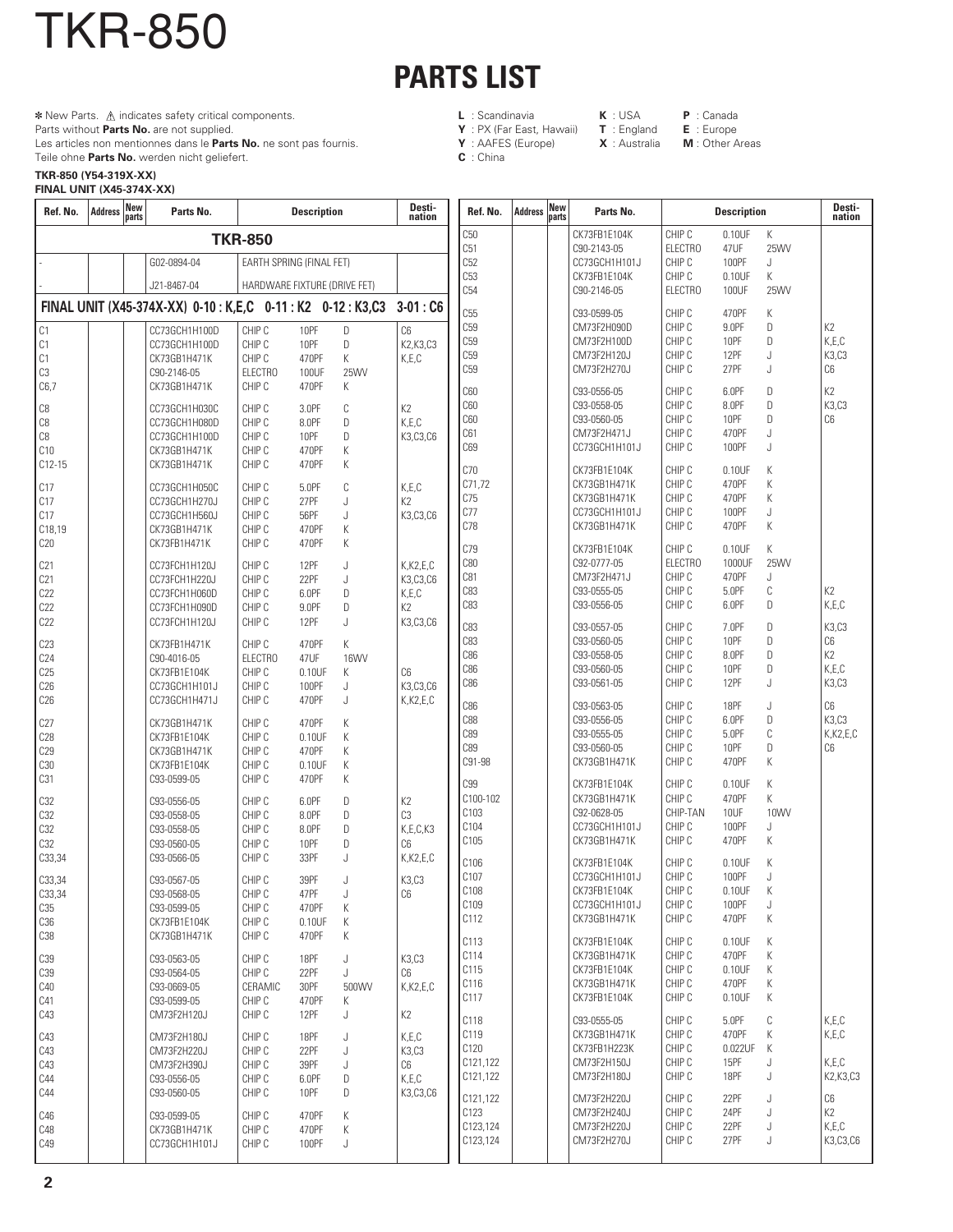# TKR-850

## **PARTS LIST**

**FINAL UNIT (X45-374X-XX)**

| Ref. No.                                                                               | <b>Address</b> | <b>New</b><br>parts | Parts No.                                                                    | <b>Description</b>                                                                                                                                              | Desti-<br>nation                                                             | Ref. No.                                                                           | <b>Address</b> | New<br>parts | Parts No.                                                                    | <b>Description</b>                                                                                                                                         | Desti-<br>nation                        |
|----------------------------------------------------------------------------------------|----------------|---------------------|------------------------------------------------------------------------------|-----------------------------------------------------------------------------------------------------------------------------------------------------------------|------------------------------------------------------------------------------|------------------------------------------------------------------------------------|----------------|--------------|------------------------------------------------------------------------------|------------------------------------------------------------------------------------------------------------------------------------------------------------|-----------------------------------------|
| C124<br>C160                                                                           |                |                     | CM73F2H180J<br>CM73F2H471J                                                   | CHIP C<br>18PF<br>J<br>CHIP C<br>470PF<br>J                                                                                                                     | K <sub>2</sub>                                                               | R22<br>R23<br>R23,24                                                               |                |              | R92-1215-05<br>RK73FB2A104J<br>RK73FB2A104J                                  | CHIP R<br>470<br>1/2W<br>J<br>CHIP R<br>100K<br>J<br>1/10W<br>CHIP R<br>100K<br>1/10W<br>J                                                                 | K2<br>C3, C6                            |
| CN <sub>1</sub><br>CN3<br>CN4                                                          |                |                     | E04-0154-05<br>E40-5632-05<br>E40-3246-05                                    | PIN SOCKET<br>PIN ASSY<br>PIN ASSY                                                                                                                              |                                                                              | R23,24<br>R24                                                                      |                |              | RK73FB2A104J<br>RK73FB2A124J                                                 | CHIP R<br>100K<br>J<br>1/10W<br>CHIP R<br>120K<br>1/10W<br>J                                                                                               | K,E,C,K3<br>K2                          |
| CN5<br>CN6-8                                                                           |                |                     | E40-5703-05<br>E23-0462-05                                                   | PIN ASSY<br>TERMINAL                                                                                                                                            |                                                                              | R26<br>R31<br>R33                                                                  |                |              | RK73GB1J101J<br>RK73GB1J224J<br>R92-0670-05                                  | CHIP R<br>100<br>1/16W<br>J<br>CHIP R<br>220K<br>1/16W<br>J<br>CHIP R<br>0 OHM                                                                             |                                         |
| F1<br>CN51,52                                                                          |                |                     | F53-0190-05<br>J13-0071-05                                                   | <b>FUSE</b><br><b>FUSE HOLDER</b>                                                                                                                               |                                                                              | R34<br><b>R35</b>                                                                  |                |              | R92-1252-05<br>RK73GB1J104J                                                  | CHIP R<br>0 OHM J<br>1/16W<br>CHIP R<br>100K J<br>1/16W                                                                                                    |                                         |
| L1<br>L1<br>L2<br>L2<br>L2                                                             |                |                     | L40-1075-92<br>L40-3963-92<br>L40-1075-34<br>L40-1875-34<br>L40-2775-34      | SMALL FIXED INDUCTOR (10NH)<br>SMALL FIXED INDUCTOR (3.9NH)<br>SMALL FIXED INDUCTOR (10NH)<br>SMALL FIXED INDUCTOR (18NH)<br>SMALL FIXED INDUCTOR (27NH)        | $K$ , $K$ $2$ , $E$ , $C$<br>K3,C3,C6<br>K,E,C<br>K <sub>2</sub><br>K3,C3,C6 | R36<br>R37<br><b>R38</b><br>R40<br>R41                                             |                |              | R92-1252-05<br>R92-0670-05<br>RK73GB1J473J<br>RK73FB2A101J<br>R92-1252-05    | CHIP R<br>0 OHM J<br>1/16W<br>CHIP R<br>0 OHM<br>CHIP R<br>47K<br>J<br>1/16W<br>CHIP R<br>100<br>J<br>1/10W<br>CHIP R<br>0 OHM J<br>1/16W                  |                                         |
| L3<br>L3<br>L3<br>L <sub>5</sub><br>L6,7                                               |                |                     | L40-1875-92<br>L40-4763-92<br>L40-8265-92<br>L41-6865-20<br>L34-4517-05      | SMALL FIXED INDUCTOR (18NH)<br>SMALL FIXED INDUCTOR (4.7NH)<br>SMALL FIXED INDUCTOR (8.2NH)<br>SMALL FIXED INDUCTOR<br>AIR-CORE COIL                            | K,E,C<br>K2<br>K3,C3,C6                                                      | R43<br>R44<br><b>R45</b><br>R46<br>R46                                             |                |              | RK73FB2A101J<br>R92-0670-05<br>RK73GB1J102J<br>RK73GB1J471J<br>R92-1252-05   | CHIP R<br>100<br>1/10W<br>J<br>CHIP R<br>0 OHM<br>CHIP R<br>1.0K<br>J<br>1/16W<br>CHIP R<br>470<br>J<br>1/16W<br>CHIP R<br>0 OHM J<br>1/16W                | K,E,C<br>C6                             |
| L8<br>L8<br>L8<br>L9<br>L11                                                            |                |                     | L40-1085-34<br>L40-3975-34<br>L40-6875-34<br>L34-4517-05<br>L34-4517-05      | SMALL FIXED INDUCTOR (100NH)<br>SMALL FIXED INDUCTOR (39NH)<br>SMALL FIXED INDUCTOR (68NH)<br>AIR-CORE COIL<br>AIR-CORE COIL                                    | C6<br>$K$ , $K$ $2$ , $E$ , $C$<br>K3,C3                                     | R46<br>R47<br>R47<br>R47<br><b>R48</b>                                             |                |              | R92-1252-05<br>RK73GB1J222J<br>RK73GB1J332J<br>RK73GB1J332J<br>RK73GB1J471J  | CHIP R<br>0 OHM J<br>1/16W<br>CHIP R<br>2.2K<br>1/16W<br>J<br>CHIP R<br>3.3K<br>1/16W<br>J<br>CHIP R<br>3.3K<br>J<br>1/16W<br>CHIP R<br>470<br>J<br>1/16W  | K2, K3, C3<br>K,E,C<br>C6<br>K2, K3, C3 |
| L12<br>L14<br>L14,15<br>L14,15<br>L <sub>15</sub>                                      |                |                     | L34-4523-05<br>L40-1575-34<br>L40-1075-34<br>L40-1075-34<br>L40-1075-34      | AIR-CORE COIL<br>SMALL FIXED INDUCTOR (15NH)<br>SMALL FIXED INDUCTOR (10NH)<br>SMALL FIXED INDUCTOR (10NH)<br>SMALL FIXED INDUCTOR (10NH)                       | K,E,C<br>C6<br>K2, K3, C3<br>K,E,C                                           | R49<br><b>R50</b><br><b>R51</b><br>R52<br><b>R53</b>                               |                |              | R92-1217-05<br>R92-1317-05<br>RK73GB1J104J<br>RK73GB1J393J<br>RK73GB1J154J   | CHIP R<br>0 OHM<br>CHIP R<br>18<br>1W<br>J<br>CHIP R<br>100K<br>1/16W<br>J<br>CHIP R<br>39K<br>1/16W<br>J<br>CHIP R<br>150K<br>1/16W<br>J                  |                                         |
| R <sub>1</sub><br>R <sub>2</sub><br>R <sub>2</sub><br>R <sub>2</sub><br>R3             |                |                     | RK73GB1J103J<br>RK73GB1J222J<br>RK73GB1J472J<br>RK73GB1J472J<br>RK73GB1J470J | CHIP R<br>10K<br>J<br>1/16W<br>CHIP R<br>2.2K<br>J<br>1/16W<br>CHIP R<br>4.7K<br>J<br>1/16W<br>CHIP R<br>4.7K<br>J<br>1/16W<br>CHIP R<br>J<br>1/16W<br>47       | K, E, C<br>C6<br>K2, K3, C3                                                  | R <sub>54</sub><br><b>R55</b><br><b>R56</b><br><b>R57</b><br><b>R58</b>            |                |              | RK73GB1J102J<br>RK73GB1J474J<br>RK73GB1J473J<br>RK73GB1J471J<br>RK73GB1J222J | CHIP R<br>1.0K<br>1/16W<br>J<br>CHIP R<br>470K<br>1/16W<br>J<br>CHIP R<br>47K<br>1/16W<br>J<br>CHIP R<br>470<br>1/16W<br>J<br>CHIP R<br>2.2K<br>1/16W<br>J |                                         |
| R <sub>4</sub><br>R <sub>4</sub><br>R <sub>4</sub><br>R <sub>6</sub><br>R <sub>6</sub> |                |                     | RK73GB1J100J<br>RK73GB1J100J<br>RK73GB1J220J<br>RK73GB1J100J<br>RK73GB1J100J | CHIP R<br>1/16W<br>10<br>J<br>CHIP R<br>10<br>J<br>1/16W<br>CHIP R<br>22<br>J<br>1/16W<br>CHIP R<br>J<br>1/16W<br>10 <sup>°</sup><br>CHIP R<br>10<br>1/16W<br>J | C6<br>K2.K3.C3<br>K,E,C<br>C6<br>K2, K3, C3                                  | <b>R59</b><br><b>R60</b><br>R61<br>R62<br>R63                                      |                |              | RK73GB1J471J<br>RK73GB1J104J<br>R92-2687-05<br>RK73GB1J102J<br>RK73GB1J222J  | CHIP R<br>470<br>1/16W<br>J<br>CHIP R<br>100K<br>1/16W<br>J<br>RESISTOR<br>5W<br>5.6<br>J<br>CHIP R<br>1.0K<br>J<br>1/16W<br>CHIP R<br>2.2K<br>1/16W<br>J  |                                         |
| R <sub>6</sub><br>R7<br>R <sub>8</sub><br>R <sub>9</sub><br>R <sub>11</sub>            |                |                     | RK73GB1J470J<br>RK73GB1J682J<br>RK73FB2A100J<br>RK73FB2A220J<br>RK73GB1J104J | CHIP R<br>47<br>1/16W<br>J<br>CHIP R<br>6.8K<br>J<br>1/16W<br>CHIP R<br>10<br>J<br>1/10W<br>CHIP R<br>22<br>J<br>1/10W<br>CHIP R<br>100K<br>J<br>1/16W          | K,E,C<br>K,K2,E,C                                                            | R72<br>R72<br>R72<br>VR1<br>K1                                                     |                |              | RK73GB1J184J<br>RK73GB1J184J<br>RK73GB1J274J<br>R12-6429-05<br>S76-0426-05   | CHIP R<br>180K<br>1/16W<br>J.<br>CHIP R<br>180K<br>J.<br>1/16W<br>CHIP R<br>270K J<br>1/16W<br>TRIMMING POT. (100K)<br>RELAY                               | K,K2,E,C<br>K3,C3<br>$\mathbb{C}6$      |
| R11<br>R <sub>12</sub><br>R <sub>12</sub><br>R <sub>13</sub><br>R <sub>13</sub>        |                |                     | RK73GB1J333J<br>RK73GB1J153J<br>RK73GB1J183J<br>RK73FB2A220J<br>RK73FB2A470J | CHIP R<br>33K<br>1/16W<br>J<br>CHIP R<br>J<br>15K<br>1/16W<br>CHIP R<br>18K<br>J<br>1/16W<br>CHIP R<br>22<br>J<br>1/10W<br>CHIP R<br>47<br>J<br>1/10W           | K3,C3,C6<br>K3,C3,C6<br>K,K2,E,C<br>K3,C3,C6<br>K,K2,E,C                     | D <sub>2</sub><br>D <sub>4</sub> ,5<br>D7<br>D8<br>D9                              |                |              | 02DZ6.2(Y)<br>HSM88AS<br>ZSA5A27<br>RB051L-40<br>MINISMDC050-02              | ZENER DIODE<br><b>DIODE</b><br>ZENER DIODE<br><b>DIODE</b><br>VARISTOR                                                                                     |                                         |
| R14<br>R <sub>14</sub><br>R <sub>14</sub><br>R <sub>15</sub><br>R <sub>15</sub>        |                |                     | R92-0700-05<br>R92-2571-05<br>R92-2571-05<br>R92-0686-05<br>R92-1259-05      | CHIP R<br>180<br>1/2W<br>J<br>CHIP R<br>1/2W<br>270<br>J<br>CHIP R<br>270<br>J<br>1/2W<br>CHIP R<br>33<br>J<br>1/2W<br>CHIP R<br>18<br>J<br>1/2W                | C6<br>K,K2,E,C<br>K3,C3<br>C6<br>K,K2,E,C                                    | D <sub>10</sub><br>D51,52<br>IC <sub>1</sub><br>IC <sub>2</sub><br>IC <sub>3</sub> |                |              | <b>1SS355</b><br>DSA3A1<br>TK11050M<br>NJM78L05UA<br>TA75W01FU               | <b>DIODE</b><br><b>DIODE</b><br>ANALOG IC<br><b>BI-POLAR IC</b><br>MOS IC                                                                                  |                                         |
| R15<br>R <sub>16</sub><br>R16<br>R <sub>16</sub><br>R17                                |                |                     | R92-1259-05<br>R92-0700-05<br>R92-2571-05<br>R92-2571-05<br>RK73FB2A154J     | CHIP R<br>1/2W<br>18<br>J<br>CHIP R<br>180<br>J<br>1/2W<br>CHIP R<br>270<br>J<br>1/2W<br>CHIP R<br>270<br>J<br>1/2W<br>CHIP R<br>150K<br>J<br>1/10W             | K3,C3<br>C6<br>$K$ , $K$ 2, $E$ , $C$<br>K3,C3                               | Q1<br>02<br>Q3<br>Q4<br>Q5                                                         |                |              | 2SC5110(0)<br>2SC3356(R24)<br>2SK2596<br>PD55008S<br>RD60HUF1-01             | TRANSISTOR<br>TRANSISTOR<br>FET.<br><b>DRIVE FET</b><br>FINAL FET                                                                                          |                                         |
| R18<br>R <sub>19</sub><br>R20,21                                                       |                |                     | RK73EB2B101J<br>RK73FB2A104J<br>R92-1252-05                                  | CHIP R<br>100<br>J<br>1/8W<br>CHIP R<br>100K J<br>1/10W<br>CHIP R<br>U MHO0<br>1/16W                                                                            |                                                                              | $\Omega 8$<br>$09$<br>TH <sub>1</sub>                                              |                |              | 2SC4116(Y)<br>DTD123EK<br>PTH9M04BE471TS                                     | TRANSISTOR<br>DIGITAL TRANSISTOR<br>THERMISTOR                                                                                                             |                                         |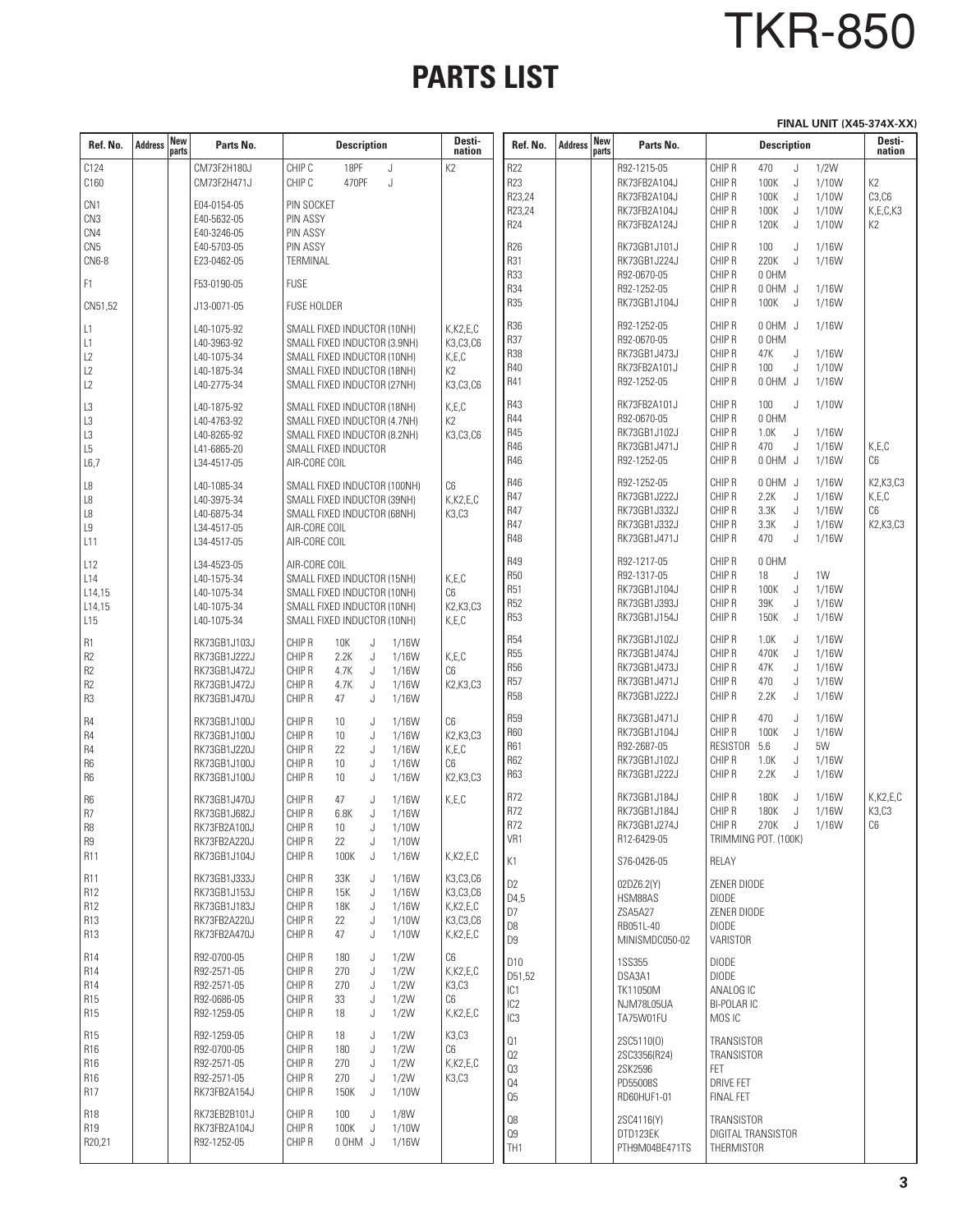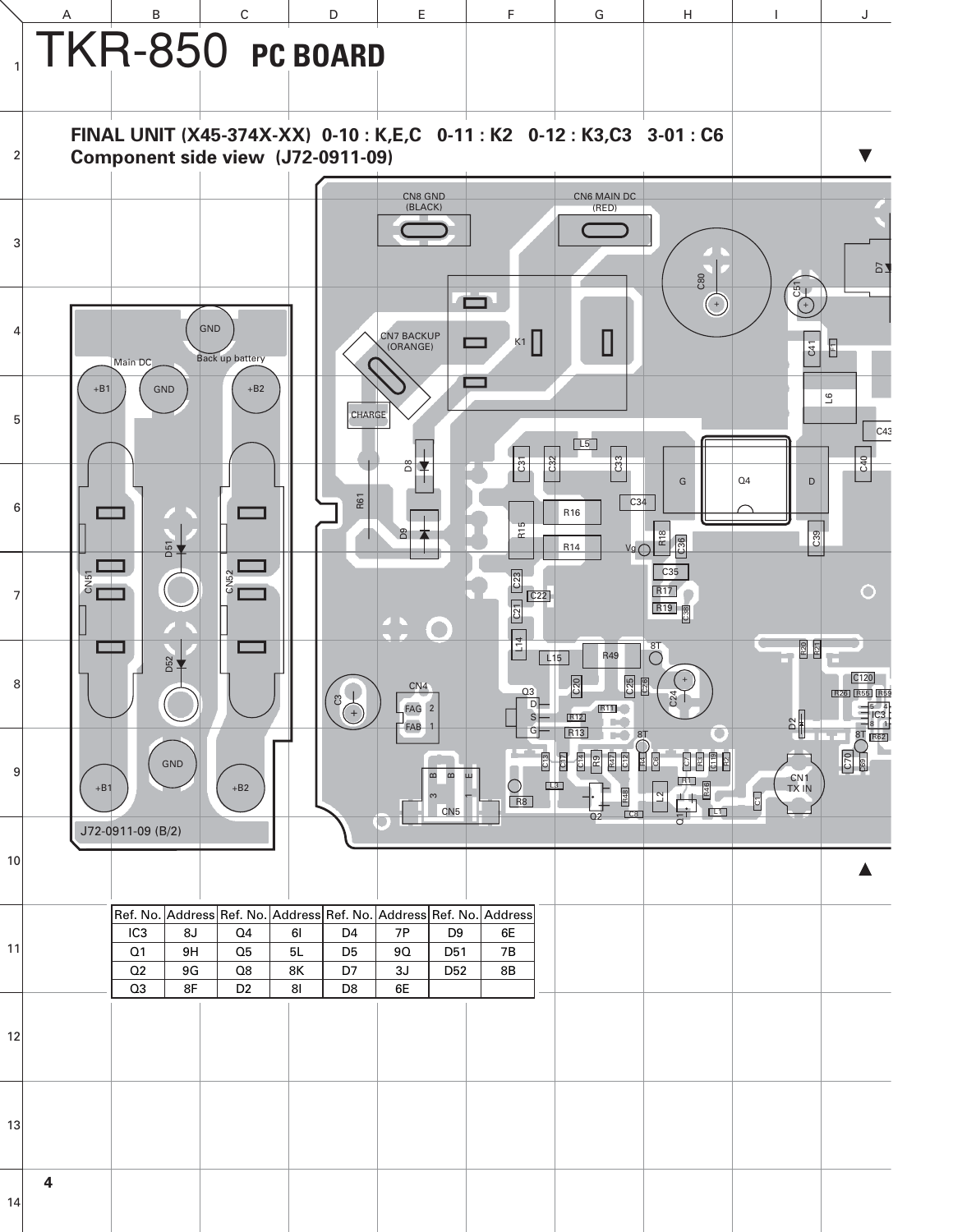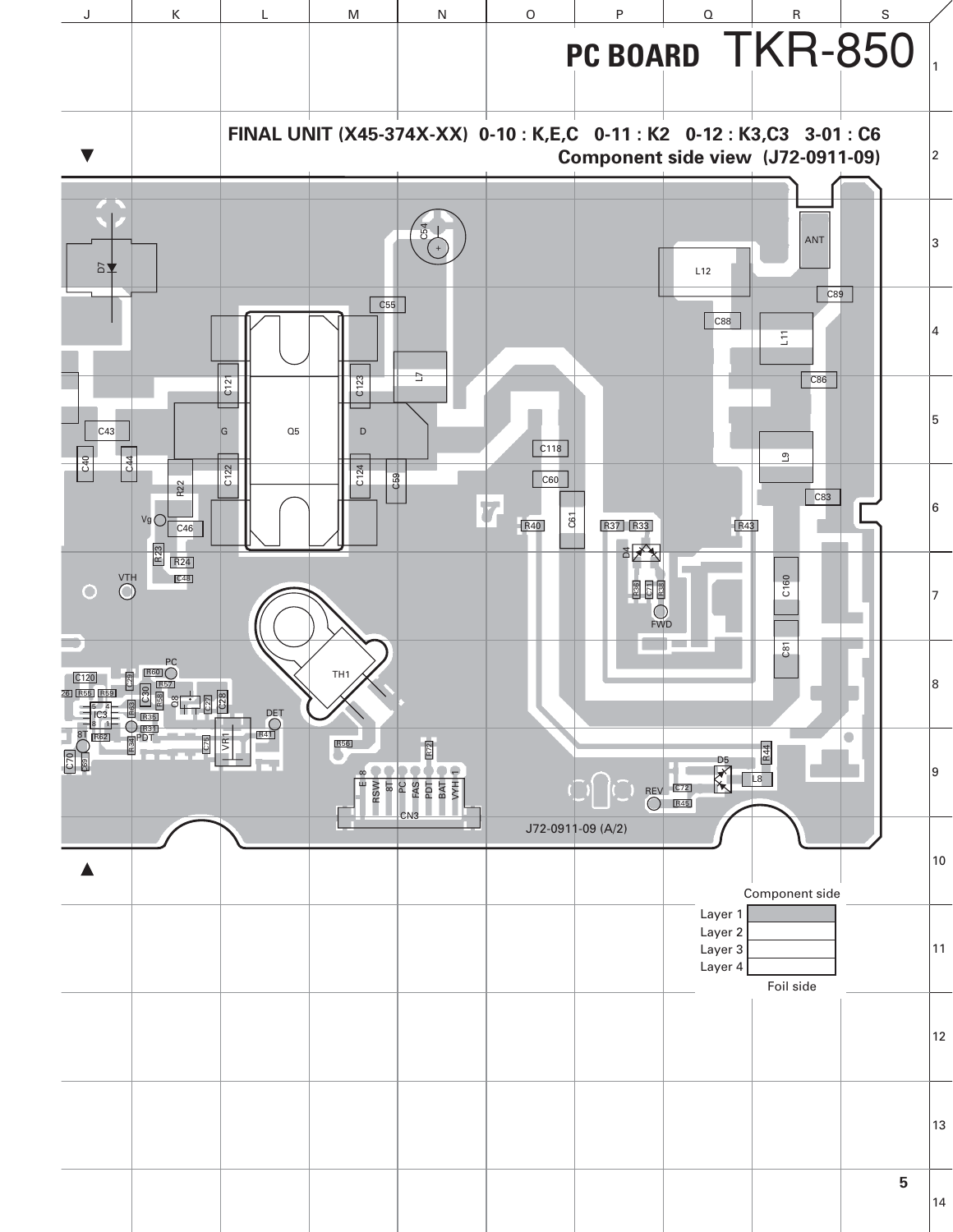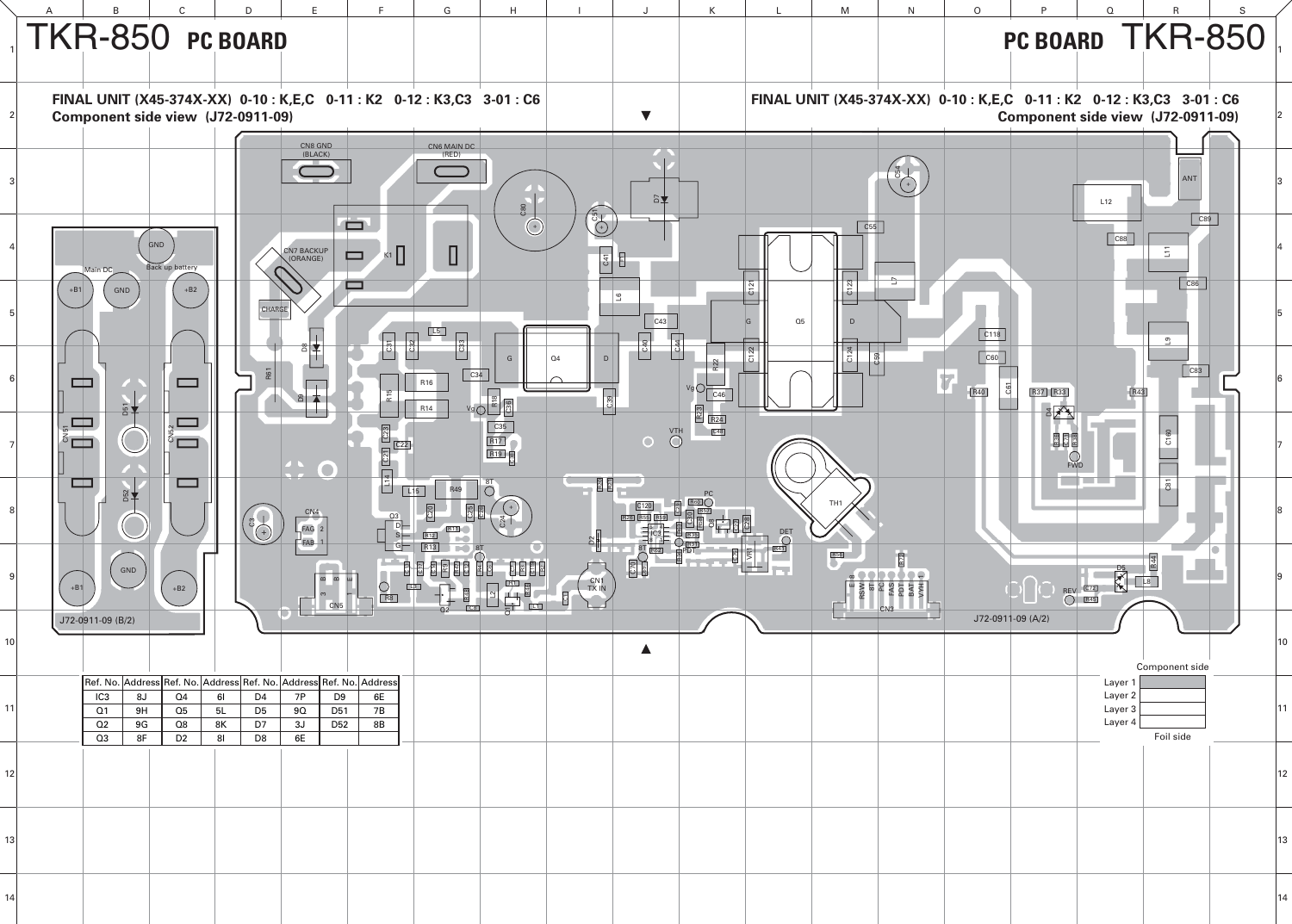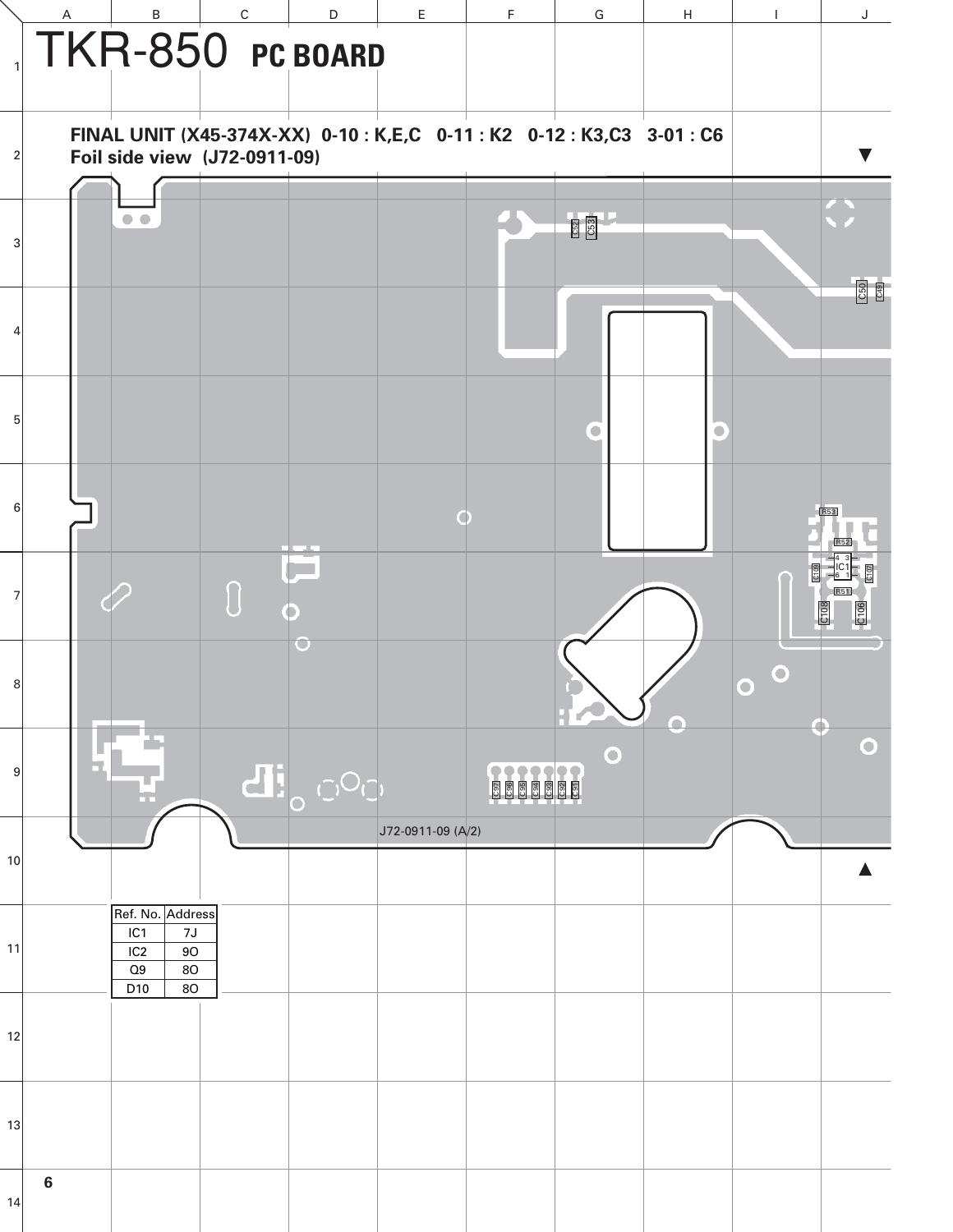![](_page_7_Figure_0.jpeg)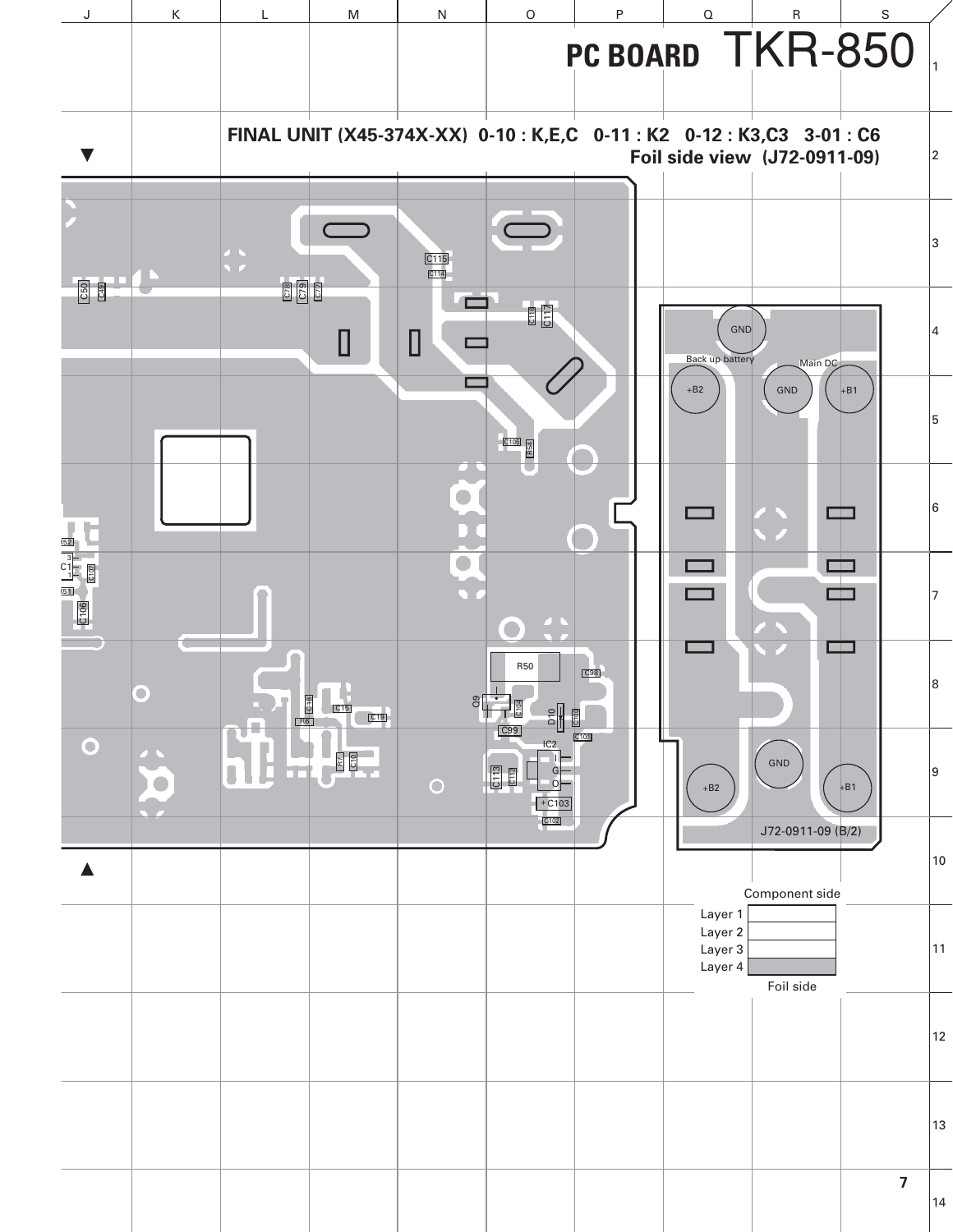|    | $\,$ B                                                                                      | $\mathsf{C}$<br>D                                                                                      | F.                | c. | G                 | $\mathsf H$ |           | J                                        | $\mathsf K$ |                          | M                                      | N                                  | $\mathsf O$                                                                                                                                                                                                                                                                                                                                                                                                                         | P   | $\Omega$                                               | $\mathsf{R}$                                                                                           | $\mathsf S$ |    |
|----|---------------------------------------------------------------------------------------------|--------------------------------------------------------------------------------------------------------|-------------------|----|-------------------|-------------|-----------|------------------------------------------|-------------|--------------------------|----------------------------------------|------------------------------------|-------------------------------------------------------------------------------------------------------------------------------------------------------------------------------------------------------------------------------------------------------------------------------------------------------------------------------------------------------------------------------------------------------------------------------------|-----|--------------------------------------------------------|--------------------------------------------------------------------------------------------------------|-------------|----|
|    |                                                                                             | TKR-850 PC BOARD                                                                                       |                   |    |                   |             |           |                                          |             |                          |                                        |                                    |                                                                                                                                                                                                                                                                                                                                                                                                                                     |     |                                                        | PC BOARD TKR-850                                                                                       |             |    |
|    |                                                                                             | FINAL UNIT (X45-374X-XX) 0-10 : K,E,C 0-11 : K2 0-12 : K3,C3 3-01 : C6<br>Foil side view (J72-0911-09) |                   |    |                   |             |           | $\blacktriangledown$                     |             |                          |                                        |                                    |                                                                                                                                                                                                                                                                                                                                                                                                                                     |     |                                                        | FINAL UNIT (X45-374X-XX) 0-10 : K,E,C 0-11 : K2 0-12 : K3,C3 3-01 : C6<br>Foil side view (J72-0911-09) |             |    |
|    | $\bullet$                                                                                   |                                                                                                        |                   |    | <b>CE2</b><br>CE3 |             |           | $\bf \Omega$<br><b>650</b><br>C50<br>C49 |             |                          | $\bigcirc$                             | $\frac{C115}{C114}$                | $\bigcup$                                                                                                                                                                                                                                                                                                                                                                                                                           |     |                                                        |                                                                                                        |             |    |
|    |                                                                                             |                                                                                                        |                   |    |                   |             |           |                                          |             |                          | $\begin{array}{c} \square \end{array}$ | $\blacksquare$<br>$\Box$<br>$\Box$ | $\frac{\boxed{0116}}{\boxed{0117}}$                                                                                                                                                                                                                                                                                                                                                                                                 |     | GND<br><b>Back up battery</b>                          | Main DC                                                                                                |             |    |
|    |                                                                                             |                                                                                                        |                   |    |                   |             |           |                                          |             |                          |                                        | $\blacksquare$                     | $rac{105}{60}$                                                                                                                                                                                                                                                                                                                                                                                                                      |     | $+B2$                                                  | GND                                                                                                    | $+B1$       |    |
|    |                                                                                             |                                                                                                        |                   |    |                   |             |           |                                          |             |                          |                                        | $\widetilde{\mathbf{C}}$           |                                                                                                                                                                                                                                                                                                                                                                                                                                     |     | $\qquad \qquad \Box$                                   | $\Box$                                                                                                 |             |    |
|    |                                                                                             | h T<br>$\,\,\Pi\,$                                                                                     |                   |    |                   |             |           | R51<br><b>C106</b><br>C <sub>108</sub>   |             |                          |                                        |                                    | $\mathbf{O}$ $\mathbf{C}$                                                                                                                                                                                                                                                                                                                                                                                                           |     | $\qquad \qquad \Box$<br>$\qquad \qquad \Box$<br>$\Box$ | $\blacksquare$<br>$\Box$<br>Œ                                                                          |             |    |
|    |                                                                                             |                                                                                                        |                   |    | TN.               |             | $\bullet$ |                                          |             |                          | a t<br><b>ECTS</b><br>$\overline{C19}$ |                                    | <b>R50</b><br>$\begin{array}{c c c c} \hline \text{c} & \text{c} & \text{c} & \text{c} & \text{c} & \text{c} & \text{c} & \text{c} & \text{c} & \text{c} & \text{c} & \text{c} & \text{c} & \text{c} & \text{c} & \text{c} & \text{c} & \text{c} & \text{c} & \text{c} & \text{c} & \text{c} & \text{c} & \text{c} & \text{c} & \text{c} & \text{c} & \text{c} & \text{c} & \text{c} & \text{c} & \text{c} & \text{c} & \text{c} &$ | C98 |                                                        |                                                                                                        |             |    |
|    |                                                                                             | di <sub>o OQ'</sub>                                                                                    |                   |    | $\mathbf O$       |             |           | $\bullet$                                |             | $\overline{\phantom{a}}$ | 国                                      | $\circ$                            | $+ C103$                                                                                                                                                                                                                                                                                                                                                                                                                            |     | $+B2$                                                  | GND                                                                                                    | $+ B1$      |    |
| 10 |                                                                                             |                                                                                                        | J72-0911-09 (A/2) |    |                   |             |           | ▲                                        |             |                          |                                        |                                    |                                                                                                                                                                                                                                                                                                                                                                                                                                     |     |                                                        | J72-0911-09 (B/2)<br>Component side                                                                    |             | 10 |
| 11 | Ref. No. Address<br>7J<br>IC <sub>1</sub><br>90<br>IC <sub>2</sub><br>80<br>Q9<br>80<br>D10 |                                                                                                        |                   |    |                   |             |           |                                          |             |                          |                                        |                                    |                                                                                                                                                                                                                                                                                                                                                                                                                                     |     | Layer<br>Layer 2<br>Layer 3<br>Layer 4                 | Foil side                                                                                              |             | 11 |
| 12 |                                                                                             |                                                                                                        |                   |    |                   |             |           |                                          |             |                          |                                        |                                    |                                                                                                                                                                                                                                                                                                                                                                                                                                     |     |                                                        |                                                                                                        |             | 12 |
| 13 |                                                                                             |                                                                                                        |                   |    |                   |             |           |                                          |             |                          |                                        |                                    |                                                                                                                                                                                                                                                                                                                                                                                                                                     |     |                                                        |                                                                                                        |             | 13 |
| 14 |                                                                                             |                                                                                                        |                   |    |                   |             |           |                                          |             |                          |                                        |                                    |                                                                                                                                                                                                                                                                                                                                                                                                                                     |     |                                                        |                                                                                                        |             | 14 |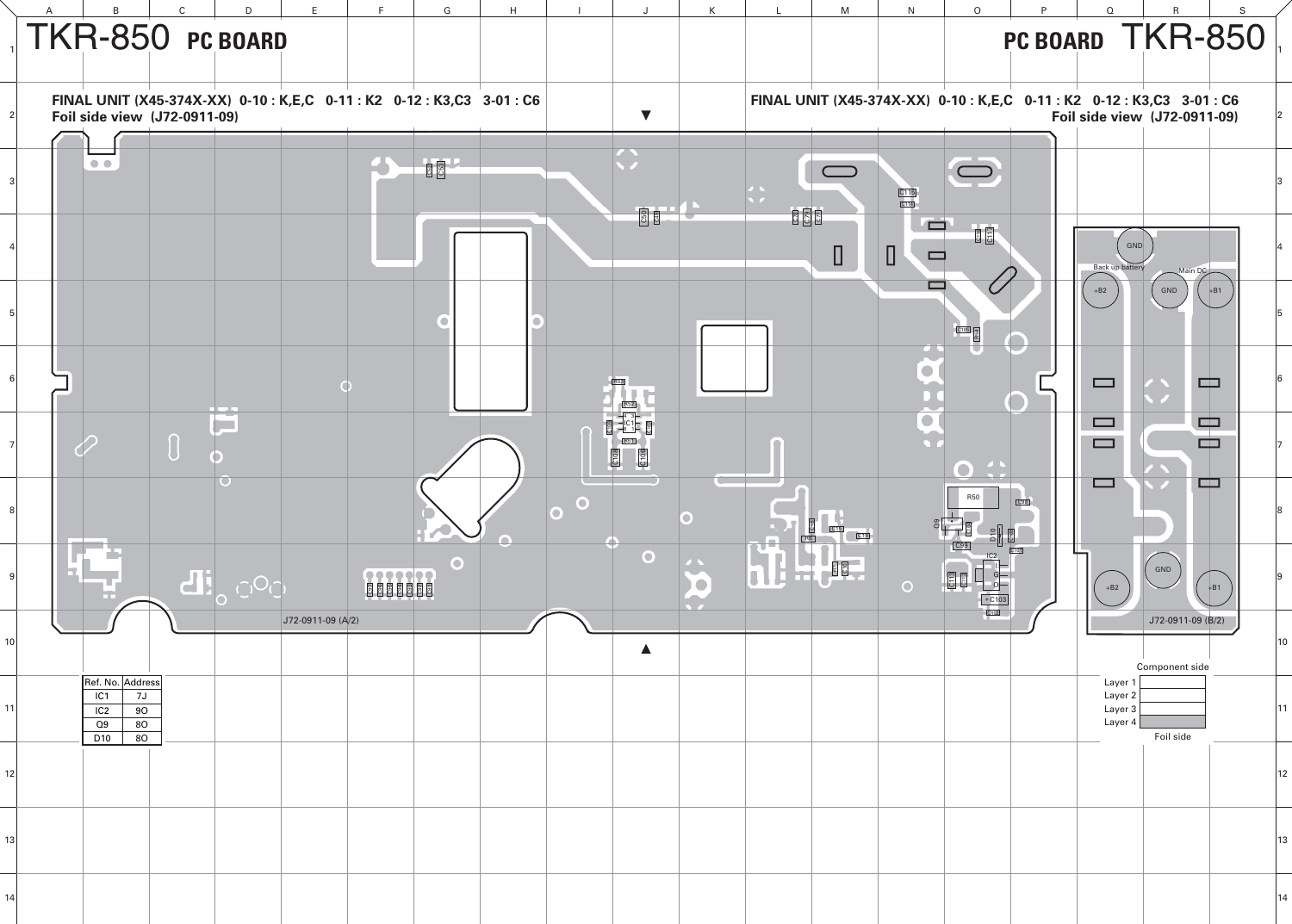### A B B C D D E TKR-850 **SCHEMATIC DIAGRAM**

![](_page_9_Figure_1.jpeg)

|          | X45-374X-XX    |      | L <sub>2</sub> |      |      | L14 | R <sub>2</sub> | <b>R4</b> | R <sub>6</sub> | R <sub>11</sub>  | R <sub>12</sub> | R <sub>13</sub> | R <sub>14</sub> | R <sub>15</sub> | R <sub>16</sub> | R <sub>24</sub> | R46 | <b>R47</b> | R72  | C <sub>1</sub>   | C8              | C <sub>17</sub> | C <sub>21</sub> | C <sub>22</sub> | C <sub>25</sub> |
|----------|----------------|------|----------------|------|------|-----|----------------|-----------|----------------|------------------|-----------------|-----------------|-----------------|-----------------|-----------------|-----------------|-----|------------|------|------------------|-----------------|-----------------|-----------------|-----------------|-----------------|
| $0-10$   | K.E.C          | 10n  | 10n            | 18n  | 39n  | 15n | 2.2k           | 22        | 47             | 100k             | 18k             | 47              | 270             | 18              | 270             | 100k            | 470 | 2.2k       | 180k | 470 <sub>p</sub> | 8p              | 5 <sub>D</sub>  | 12p             | 60              | No              |
| $0 - 11$ | K <sub>2</sub> | 10n  | 18n            | 4.7n | 39n  | 10n | 4.7k           | 10        | 10             | 100 <sub>k</sub> | 18k             | 47              | 270             | 18              | 270             | 120k            |     | 3.3k       | 180k | 10p              | 3 <sub>D</sub>  | 27 <sub>p</sub> | 12 <sub>D</sub> | 9 <sub>D</sub>  | No              |
| $0-12$   | K3.C3          | 3.9n | 27n            | 8.2n | 68n  | 10n | 4.7k           | 10        | 10             | 33k              | 15k             | 22              | 270             | 18              | 270             | 100k            |     | 3.3k       | 180k | 10 <sub>D</sub>  | 10 <sub>D</sub> | 56p             | 22p             | 12p             | No              |
| $3 - 01$ | C <sub>6</sub> | 3.9n | 27n            | 8.2n | 100n | 10n | 4.7k           | 10        | 10             | 33k              | 15k             | 22              | 180             | 33              | 180             | 100k            |     | 3.3k       | 270k | 10 <sub>D</sub>  | 10p             | 56 <sub>D</sub> | 22p             | 12p             | 0.1u            |

7

6

5

4

3

2

1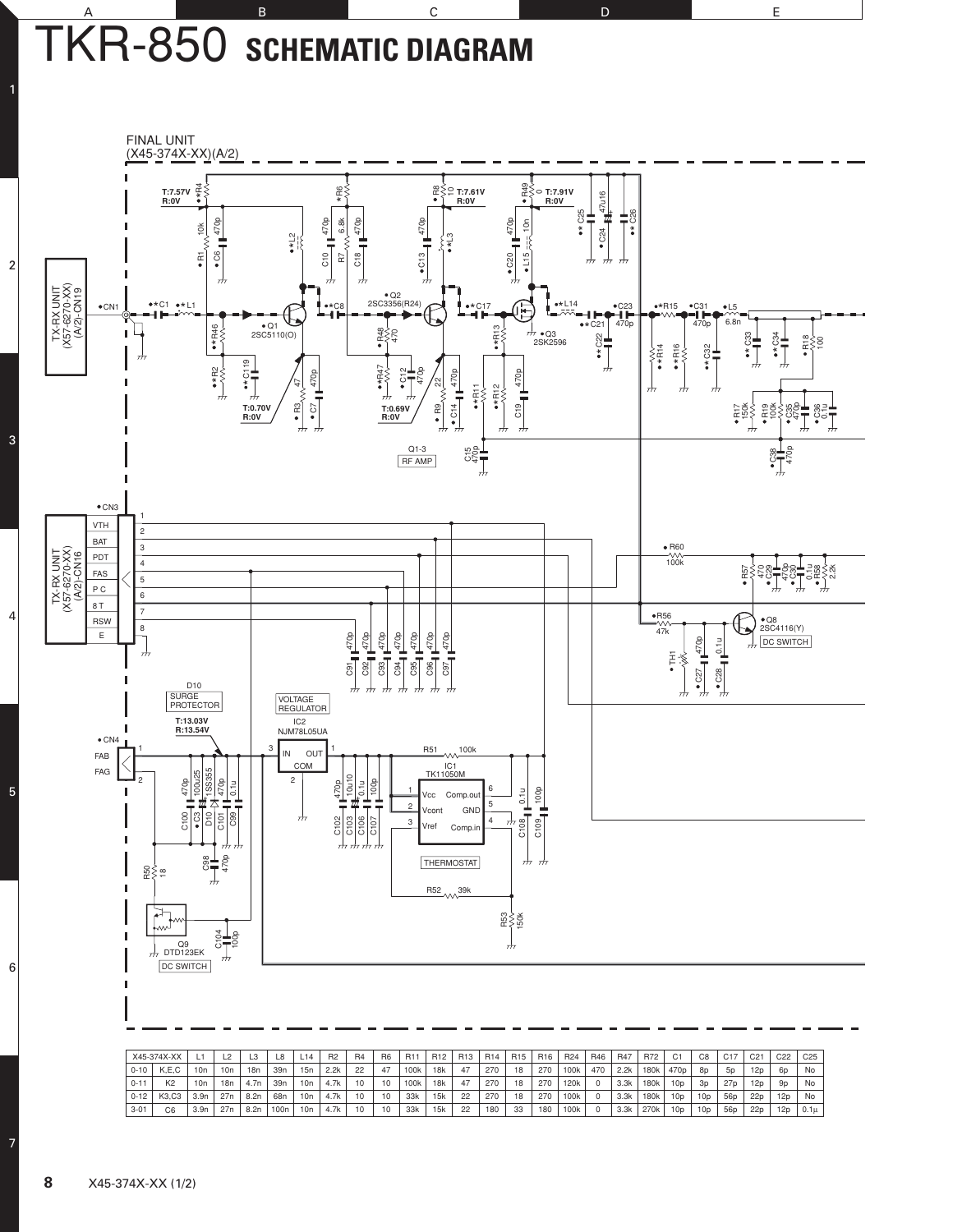**SCHEMATIC DIAGRAM** TKR-850

![](_page_10_Figure_1.jpeg)

**Note : The components marked with a dot (•) are parts of layer 1.**

F G G H I I J

|          | X45-374X-XX    | C26              | C <sub>32</sub> | C33             | C34             | C39 | C40             | C43             | C44             | C <sub>59</sub> | C60             | C83             | C86 | C88            | C89             |                | C118 C119        |                 | C <sub>121</sub> C <sub>122</sub> | C123 C124       |                 |
|----------|----------------|------------------|-----------------|-----------------|-----------------|-----|-----------------|-----------------|-----------------|-----------------|-----------------|-----------------|-----|----------------|-----------------|----------------|------------------|-----------------|-----------------------------------|-----------------|-----------------|
| $0 - 10$ | K.E.C          | 470 <sub>p</sub> | <b>8p</b>       | 33 <sub>D</sub> | 33 <sub>D</sub> | No  | 30 <sub>D</sub> | 18p             | 6p              | 10p             | No              | 60              | 10p | No             | 5 <sub>D</sub>  | 5 <sub>p</sub> | 470 <sub>p</sub> | 15p             | 15p                               | 22p             | 22 <sub>D</sub> |
| $0 - 11$ | K <sub>2</sub> | 470 <sub>p</sub> | 6 <sub>D</sub>  | 33 <sub>D</sub> | 33p             | No  | 30 <sub>D</sub> | 12p             | No              | 9 <sub>D</sub>  | 6 <sub>D</sub>  | 5 <sub>D</sub>  | 8p  | No             | 5 <sub>D</sub>  | No             | No               | 18p             | 18p                               | 24 <sub>D</sub> | 18 <sub>D</sub> |
| $0 - 12$ | K3.C3          | 100 <sub>D</sub> | <b>8p</b>       | 39 <sub>D</sub> | 39 <sub>D</sub> | 18p | No              | 22p             | 10 <sub>D</sub> | 12p             | 8 <sub>D</sub>  | 7 <sub>D</sub>  | 12p | 6 <sub>D</sub> | No              | No             | No               | 18p             | 18p                               | 27 <sub>D</sub> | 27 <sub>D</sub> |
| $3 - 01$ | C6             | 100p             | 10 <sub>D</sub> | 47 <sub>D</sub> | 47 <sub>D</sub> | 22p | No              | 39 <sub>D</sub> | 10 <sub>D</sub> | 27p             | 10 <sub>D</sub> | 10 <sub>D</sub> | 18p | No             | 10 <sub>p</sub> | No             | No               | 22 <sub>D</sub> | 22p                               | 27p             | 27 <sub>D</sub> |

7

6

5

4

3

2

1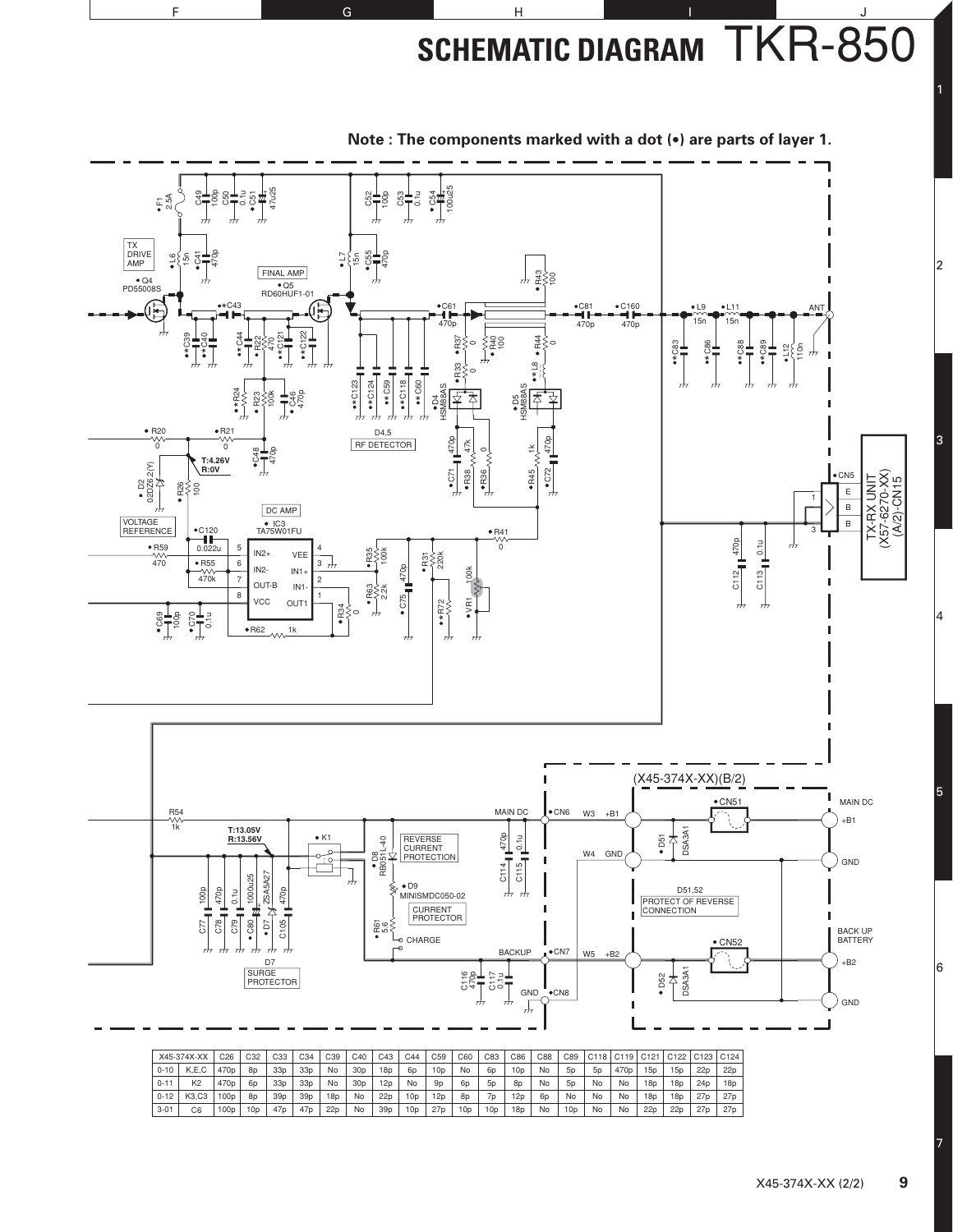|          | 0-10   K,E,C                           | 10n | 10n | 18n  | 39 <sub>n</sub>                         | 15n | 2.2k       | 22 | 47 | 100k               | 18k | 47 | 270 | 18 | 270 | 100k | 470            | 2.2k | 180k             | 1470p           | 8p | 5 <sub>D</sub>  | 12p             | 6 <sub>D</sub> | No       |
|----------|----------------------------------------|-----|-----|------|-----------------------------------------|-----|------------|----|----|--------------------|-----|----|-----|----|-----|------|----------------|------|------------------|-----------------|----|-----------------|-----------------|----------------|----------|
| $0 - 11$ | K <sub>2</sub>                         | 10n | 18n | 4.7n | 39n                                     |     | $10n$ 4.7k | 10 | 10 | 100k               | 18k | 47 | 270 | 18 | 270 | 120k | $\circ$        | 3.3k | 180k             | 10 <sub>p</sub> | 3p | 27p             | 12 <sub>D</sub> | 9 <sub>D</sub> | No       |
|          | 0-12   K3,C3   3.9n   27n   8.2n   68n |     |     |      |                                         |     | $10n$ 4.7k | 10 | 10 | . 33k <sup>.</sup> | 15k | 22 | 270 | 18 | 270 | 100k | $\overline{0}$ | 3.3k | 180k   10p   10p |                 |    | 56 <sub>p</sub> | 22p             | 12p            | No       |
| 3-01     | C <sub>6</sub>                         |     |     |      | $3.9n$   27n   8.2n   100n   10n   4.7k |     |            | 10 | 10 | 33k                | 15k | 22 | 180 | 33 | 180 | 100k | $\overline{0}$ | 3.3k | 270k             | 10p 10p         |    | 56p             | 22p             | 12p            | $0.1\mu$ |

![](_page_11_Figure_0.jpeg)

|          | X45-374X-XX    | C <sub>26</sub>  | C32             | C <sub>33</sub> | C <sub>34</sub> | C <sub>39</sub> | C40             | C43             | C44             | C <sub>59</sub> | C60             | C83             | C86             | C88            | C89             | C118   C119   C121   C122   C123   C124 |                  |                 |                 |                 |     |
|----------|----------------|------------------|-----------------|-----------------|-----------------|-----------------|-----------------|-----------------|-----------------|-----------------|-----------------|-----------------|-----------------|----------------|-----------------|-----------------------------------------|------------------|-----------------|-----------------|-----------------|-----|
| $0 - 10$ | K.E.C          | 470 <sub>p</sub> | 8p              | 33 <sub>D</sub> | 33 <sub>D</sub> | No              | 30 <sub>D</sub> | 18p             | 6 <sub>D</sub>  | 10 <sub>D</sub> | No              | 6 <sub>D</sub>  | 10 <sub>D</sub> | No             | 5 <sub>D</sub>  | <b>5p</b>                               | 470 <sub>p</sub> | 15p             | 15p             | 22p             | 22p |
| $0 - 11$ | K <sub>2</sub> | 470 <sub>p</sub> | 60              | 33 <sub>D</sub> | 33 <sub>D</sub> | No              | 30 <sub>p</sub> | 12 <sub>D</sub> | No              | 9 <sub>D</sub>  | 6 <sub>D</sub>  | 5 <sub>D</sub>  | 8p              | No             | <b>5p</b>       | No                                      | No               | 18p             | 18 <sub>D</sub> | 24 <sub>D</sub> | 18p |
| $0 - 12$ | K3.C3          | 100 <sub>D</sub> | 8p              | 39 <sub>p</sub> | 39 <sub>D</sub> | 18p             | No              | 22p             | 10 <sub>D</sub> | 12p             | <b>8p</b>       | 7 <sub>D</sub>  | 12p             | 6 <sub>D</sub> | No              | No                                      | <b>No</b>        | 18p             | 18p             | 27p             | 27p |
| $3 - 01$ | C <sub>6</sub> | 100p             | 10 <sub>D</sub> | 47 <sub>p</sub> | 47 <sub>p</sub> | 22p             | No              | 39 <sub>D</sub> | 10 <sub>p</sub> | 27 <sub>D</sub> | 10 <sub>D</sub> | 10 <sub>D</sub> | 18p             | No             | 10 <sub>D</sub> | No                                      | No               | 22 <sub>D</sub> | 22p             | 27p             | 27p |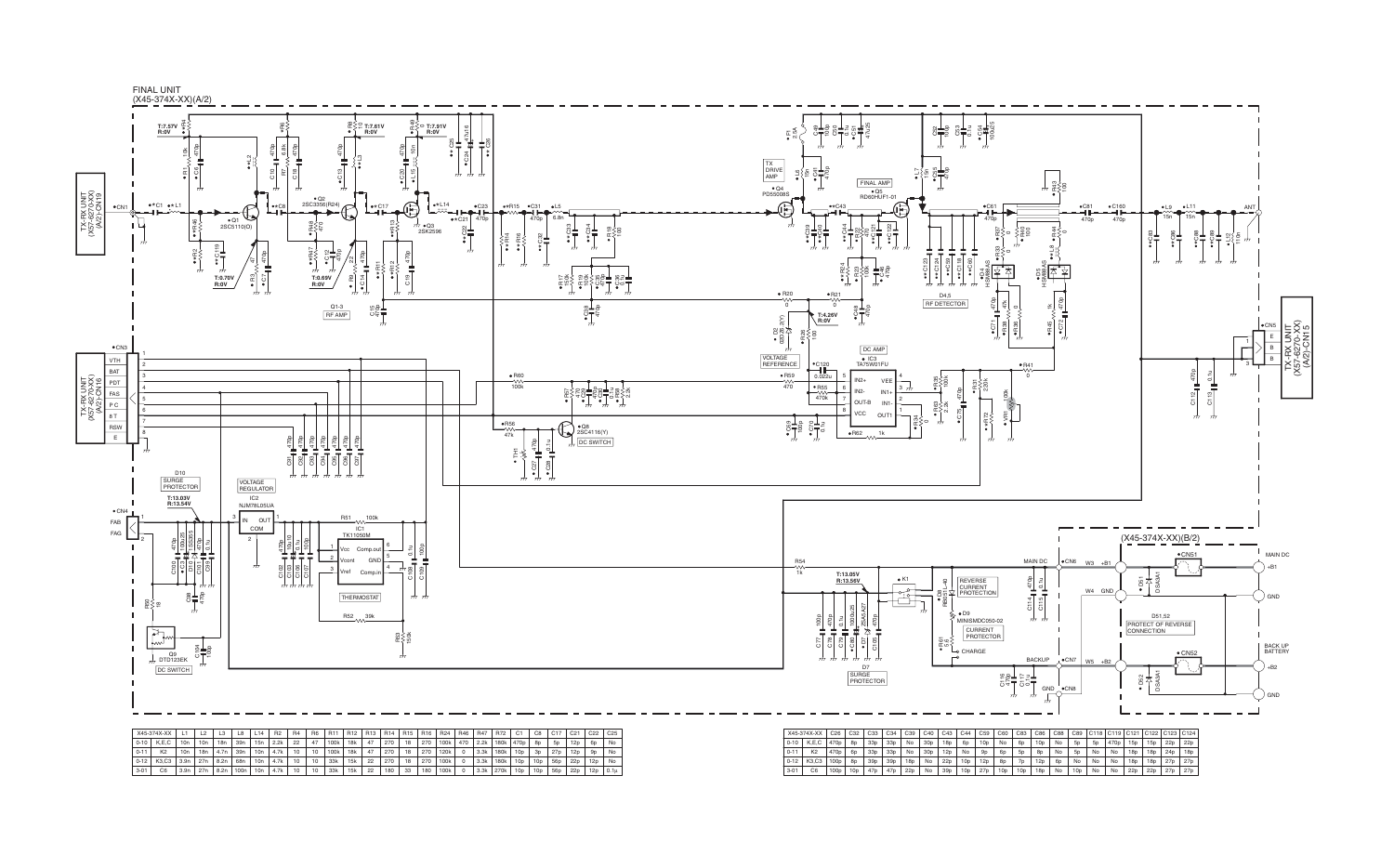![](_page_12_Picture_0.jpeg)

### **EXPLODED VIEW**

![](_page_12_Figure_2.jpeg)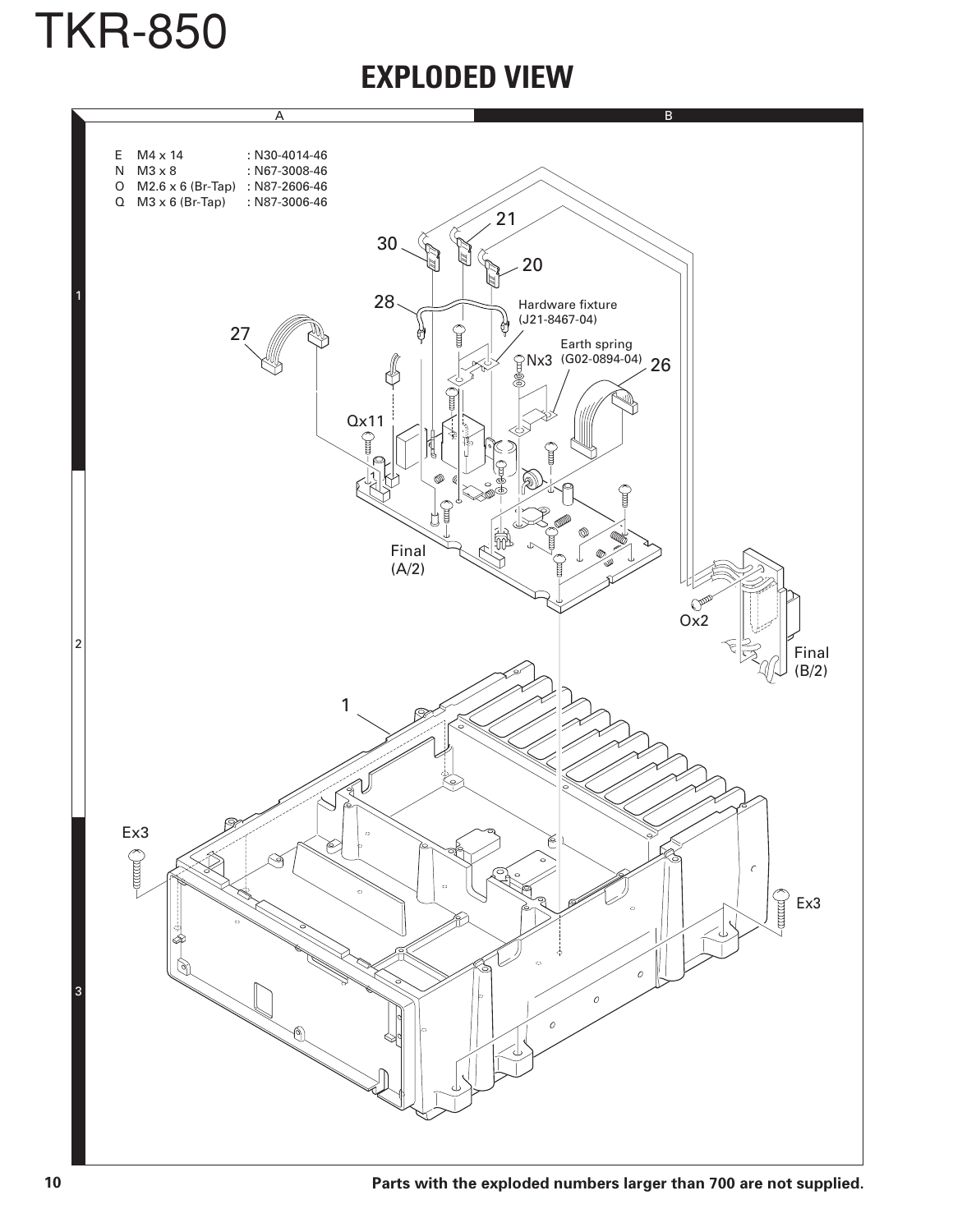# TKR-850 **SPECIFICATIONS (K,K2,K3,C,C3,C6 TYPE)**

#### **GENERAL**

|                                                               | (PLL channel stepping 5kHz/6.25kHz)                                                       |
|---------------------------------------------------------------|-------------------------------------------------------------------------------------------|
|                                                               |                                                                                           |
| <b>Current Drain</b>                                          |                                                                                           |
|                                                               |                                                                                           |
|                                                               | Standby w/power save  0.3A (Operating mode DC-IN: Backup, FAN: Temp, SAVE: ON, DISP: OFF) |
|                                                               |                                                                                           |
| Transmit/Receive  Less than 13A                               |                                                                                           |
| Duty Cycle                                                    |                                                                                           |
|                                                               |                                                                                           |
|                                                               |                                                                                           |
|                                                               |                                                                                           |
|                                                               |                                                                                           |
| Operating Temperature Range  -30°C to +60°C (-22°F to +140°F) |                                                                                           |
|                                                               |                                                                                           |
|                                                               |                                                                                           |

#### **RECEIVER** (Measured by TIA/EIA-603)

Sensitivity

| Audio Output (Ext. Speaker)  4W at $4\Omega$ less than 5% distortion |  |
|----------------------------------------------------------------------|--|
| Audio Distortion (Ext. Speaker)  Less than 2.5% at 1000Hz            |  |
|                                                                      |  |

#### **TRANSMITTER** (Measured by TIA/EIA-603)

| C,C3,C6: Wide: 16K0F3E Narrow: 8K50F3E |  |  |
|----------------------------------------|--|--|
|                                        |  |  |
|                                        |  |  |
|                                        |  |  |
|                                        |  |  |
|                                        |  |  |